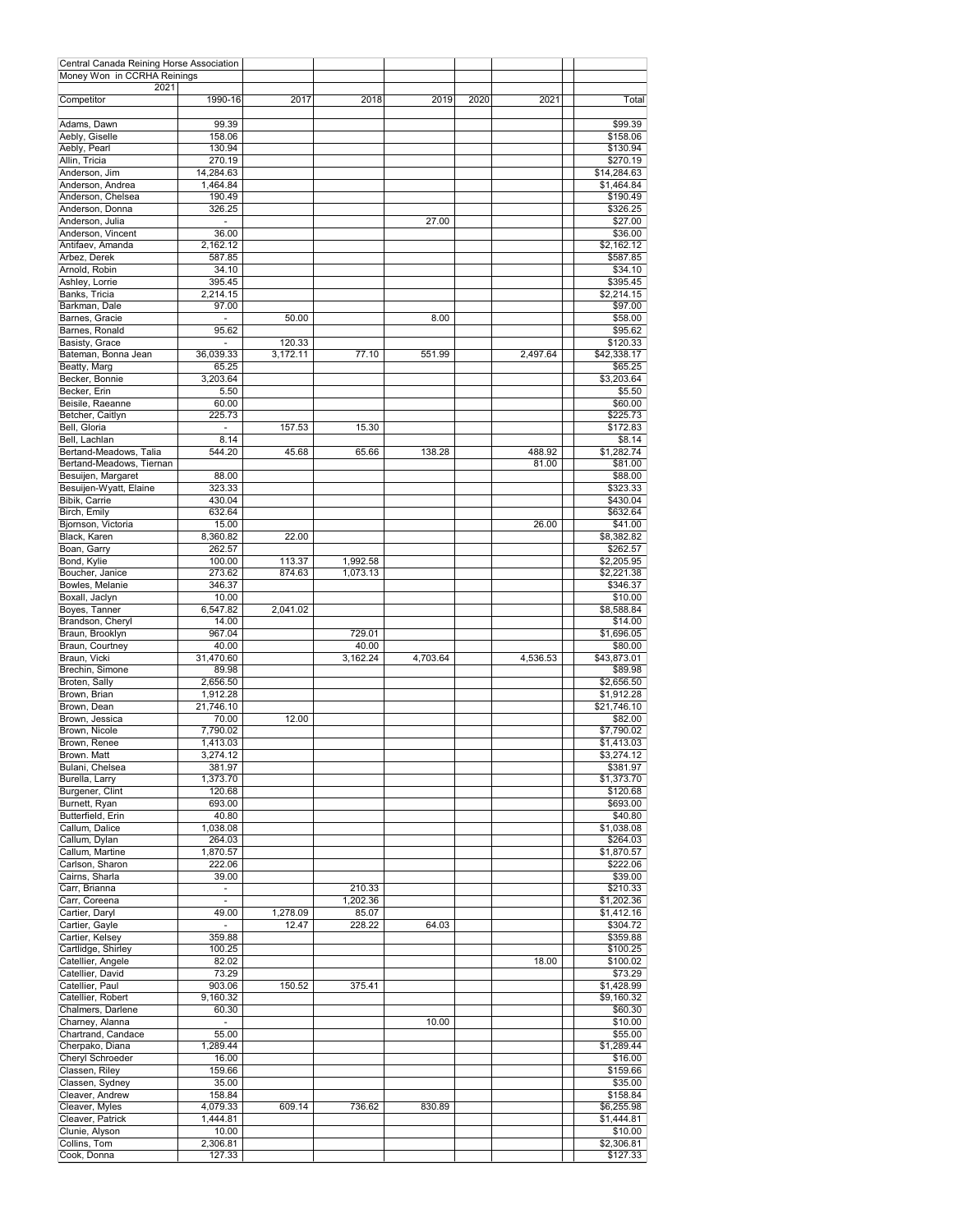| Central Canada Reining Horse Association |                      |                   |          |          |      |          |                          |
|------------------------------------------|----------------------|-------------------|----------|----------|------|----------|--------------------------|
| Money Won in CCRHA Reinings<br>2021      |                      |                   |          |          |      |          |                          |
| Competitor                               | 1990-16              | 2017              | 2018     | 2019     | 2020 | 2021     | Total                    |
| Cross, Morgan                            | 105.50               |                   |          |          |      |          | \$105.50                 |
| Croston, Christina<br>Croston, Jules     | 6,287.57             | 1,832.09<br>48.00 |          |          |      |          | \$8,119.66<br>\$48.00    |
| Cryderman, Della                         | 105.08               |                   |          |          |      |          | \$105.08                 |
| Culter, Tracy                            | 237.62               |                   |          |          |      |          | \$237.62                 |
| Cutter, Chris                            | 945.86<br>655.00     |                   |          |          |      |          | \$945.86                 |
| Cutter, Heather<br>Daoust, Justiss       | 153.60               |                   |          |          |      |          | \$655.00<br>\$153.60     |
| Daoust, Rhonda                           | 7,825.97             |                   |          |          |      |          | \$7,825.97               |
| Darrach. Lea Anne                        | 240.00               |                   |          |          |      |          | \$240.00                 |
| Darroch, Jacqueline                      | 1.641.27             |                   |          |          |      |          | \$1,641.27               |
| Darroch, Tyler                           | 2,388.79<br>1,934.25 |                   |          |          |      |          | \$2,388.79<br>\$1,934.25 |
| Daugherty, Kerri<br>Dauvin, Lindsey      | 88.00                |                   |          |          |      |          | \$88.00                  |
| Davey, Stan                              | 125.24               |                   |          |          |      |          | \$125.24                 |
| Davis, Chelbie                           |                      | 48.60             |          |          |      |          | \$48.60                  |
| Dawert, Nancy                            |                      | 12.60             |          |          |      |          | \$12.60                  |
| DeFrang, Steve<br>Derke, Larry           | 6,181.44<br>287.10   |                   |          |          |      |          | \$6,181.44<br>\$287.10   |
| Derksen, Jodi                            | $\sim$               | 196.00            |          |          |      |          | \$196.00                 |
| Dewhurst Martin, Jayde                   | 21.00                |                   | 536.54   |          |      |          | \$557.54                 |
| Doerksen, Brittany                       | 463.95               | 273.75            |          |          |      |          | \$737.70                 |
| Doiron, Kelin                            | 1,179.83             |                   |          |          |      |          | \$1,179.83               |
| Donald, Terry<br>Doyle, Jacquie          | 1,581.60<br>ä,       |                   | 203.00   | 43.00    |      |          | \$1,581.60<br>\$246.00   |
| Dreger, Rob                              | 236.75               | 60.80             |          |          |      |          | \$297.55                 |
| Dryden, Nicole                           | 1,842.61             |                   |          |          |      |          | \$1,842.61               |
| Duce, Deb                                | 576.70               |                   |          |          |      |          | \$576.70                 |
| Duce, Locke                              | 13,283.36            |                   |          |          |      |          | \$13,283.36              |
| Dueck, Melissa<br>Dunford, Emily         | 38.82<br>244.98      |                   |          |          |      |          | \$38.82                  |
| Durocher, Hailee                         | 216.00               | 81.61             | 17.42    | 197.43   |      |          | \$244.98<br>\$512.46     |
| Dykes, Theresa                           | 1,242.30             |                   |          |          |      |          | \$1,242.30               |
| Eagle Bears, Eileen                      | 998.52               |                   |          |          |      |          | \$998.52                 |
| Earl, Amanda                             |                      |                   |          |          |      | 18.00    | \$18.00                  |
| Edwards, Ayla                            | 27.50                | 81.57             |          |          |      |          | \$27.50                  |
| Ehnisz, Chester<br>Ehnisz, Jace          | 117.50<br>42.00      |                   | 125.68   |          |      | 1,256.01 | \$199.07<br>\$1,423.69   |
| Ehnisz, Margaret                         | 311.02               |                   | 9.65     | 79.95    |      | 28.00    | \$428.62                 |
| Engel, Don                               | 357.91               |                   |          |          |      |          | \$357.91                 |
| Falk, Byron                              | 134.50               |                   |          |          |      |          | \$134.50                 |
| Fehr, Katherine                          | 117.75               |                   |          |          |      |          | \$117.75                 |
| Feller, Ashley<br>Feller, Jamie          | 45.70<br>1,048.79    |                   |          |          |      |          | \$45.70<br>\$1,048.79    |
| Ferguson, Chris                          | 844.66               |                   |          |          |      |          | \$844.66                 |
| Fisk, Morey                              | 609.50               |                   |          |          |      |          | \$609.50                 |
| Fitzmaurice                              | 822.35               |                   |          |          |      |          | \$822.35                 |
| Forget, JP                               | 401.74               |                   |          |          |      |          | \$401.74                 |
| Forsyth, Esther<br>Franc, Haley          | 1,244.52             | 192.32            |          |          |      |          | \$192.32<br>\$1,244.52   |
| Fraser, Margaret                         | 899.06               |                   |          |          |      |          | \$899.06                 |
| Frellstedt, Hardy                        | 1,092.15             |                   |          |          |      |          | \$1,092.15               |
| Friessen, Shelbie                        | 2,405.81             |                   |          |          |      |          | \$2,405.81               |
| Fuller, Andrew                           | 173.53               |                   |          |          |      |          | \$173.53                 |
| Gagne, Larry<br>Gardiner, Colleen        | 376.38<br>608.15     |                   |          |          |      |          | \$376.38<br>\$608.15     |
| Gardiner, Laura                          | 10.80                |                   |          |          |      |          | \$10.80                  |
| Gartner, John                            | 849.84               |                   |          |          |      |          | \$849.84                 |
| Gartner, Rachel                          | 2,345.00             |                   |          |          |      |          | \$2,345.00               |
| Gauthier, Brenda                         | 13.68                |                   |          |          |      |          | \$13.68                  |
| Genslorek, Kyla<br>Gerbeau, Josee        | 25.00<br>917.72      |                   |          |          |      |          | \$25.00<br>\$917.72      |
| Getz, Shauna                             | 1,060.05             | 42.00             |          |          |      |          | \$1,102.05               |
| Gerich, Bonnie                           | 15,492.78            |                   | 691.08   | 630.71   |      |          | \$16,814.57              |
| Gibbons, Tiffany                         | 1,532.49             | 85.10             | 250.49   | 320.00   |      |          | \$2,188.08               |
| Giesbrecht, Brad                         | 59.66                |                   |          |          |      |          | \$59.66                  |
| Gilchrist, Lorraine<br>Gillies, Angie    | 28.07<br>217.25      | 40.50             |          |          |      |          | \$68.57<br>\$217.25      |
| Gimber, Laurie                           | 247.61               |                   |          |          |      |          | \$247.61                 |
| Ginter, Corinne                          | 73.51                | 19.50             |          |          |      |          | \$93.01                  |
| Ginter, Dale                             | 2,937.15             | 1,430.36          | 2,151.41 | 1,857.83 |      |          | \$8,376.75               |
| Ginter, David                            | 16.50                |                   |          |          |      |          | \$16.50                  |
| Glover, Andrea                           | 7.00                 |                   |          |          |      |          | \$7.00                   |
| Goerzen, Cassie<br>Goodwill, Jan         | 3,187.29<br>6.12     |                   |          |          |      |          | \$3,187.29<br>\$6.12     |
| Goodwill, Jessie                         | 77.00                |                   |          |          |      |          | \$77.00                  |
| Goudy, Christy                           | 703.58               |                   |          |          |      | 234.80   | \$938.38                 |
| Grainger, Amy                            | 29.10                |                   |          |          |      |          | \$29.10                  |
| Green, Jessica                           | 4,969.65             |                   | 28.00    | 172.34   |      | 322.19   | \$5,492.18               |
| Green, Johnathan<br>Greenall, Geri       | 9,019.43<br>215.51   |                   | 4.67     | 617.75   |      |          | \$9,641.85<br>\$215.51   |
| Gregory, Margaret                        | 324.49               |                   |          |          |      |          | \$324.49                 |
| Grewar, Peter                            | 78.06                |                   |          |          |      |          | \$78.06                  |
| Gruhle, Stephanie                        | 2,539.52             |                   |          |          |      |          | \$2,539.52               |
| Gunderman, Shelley<br>Hagel, Brenda      | 19,463.93<br>436.10  | 552.06            | 1,962.22 |          |      |          | \$21,978.21<br>\$436.10  |
|                                          |                      |                   |          |          |      |          |                          |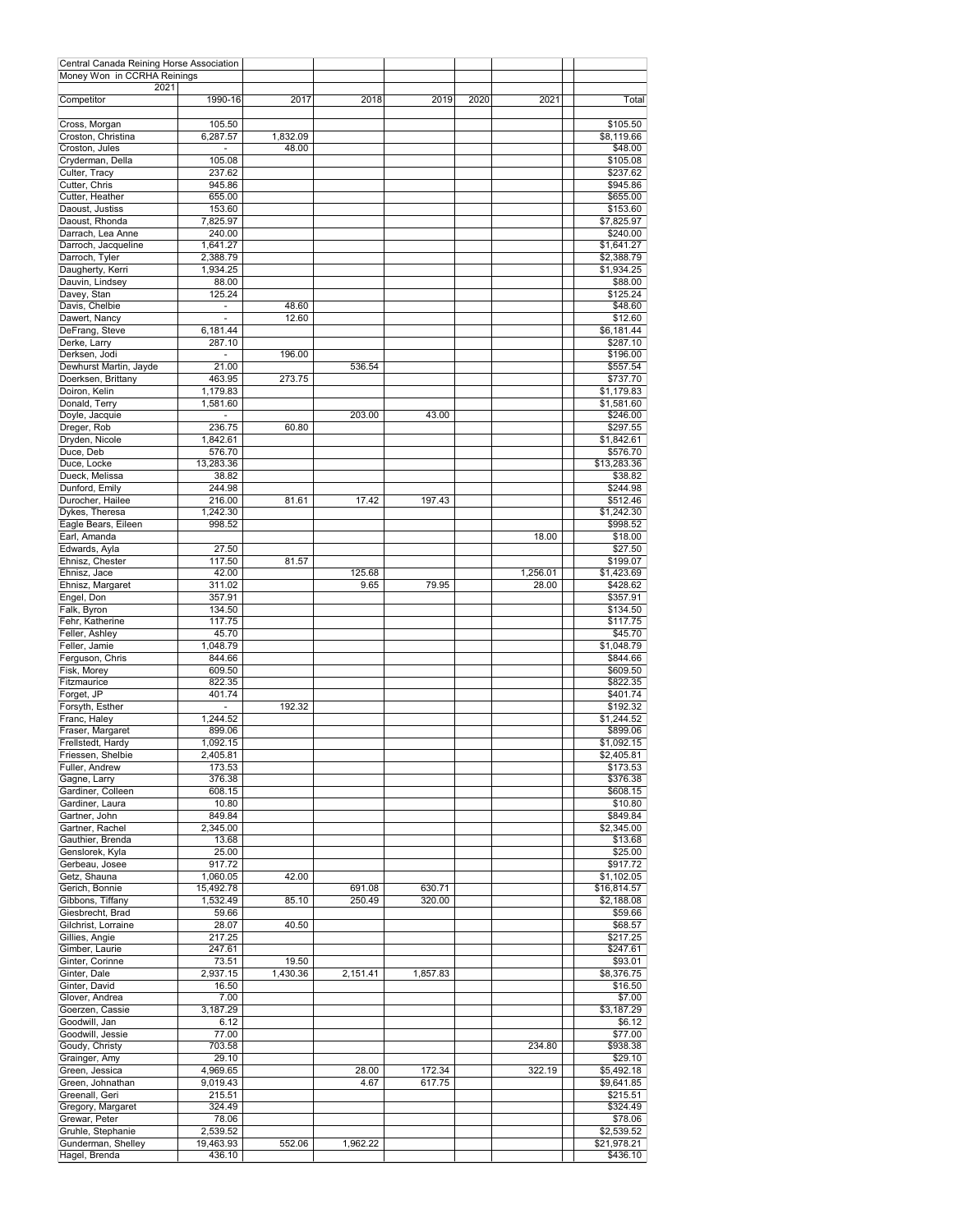| Central Canada Reining Horse Association |                |          |          |        |      |        |             |
|------------------------------------------|----------------|----------|----------|--------|------|--------|-------------|
| Money Won in CCRHA Reinings              |                |          |          |        |      |        |             |
| 2021                                     |                |          |          |        |      |        |             |
| Competitor                               | 1990-16        | 2017     | 2018     | 2019   | 2020 | 2021   | Total       |
|                                          |                |          |          |        |      |        |             |
| Hamillton, Ted                           | 799.64         |          |          |        |      |        | \$799.64    |
| Hansen, Courtney                         | 11.00          |          |          |        |      |        | \$11.00     |
| Hanson, Darrell                          | 21.37          |          |          |        |      |        | \$21.37     |
| Harder, Serena                           | 83.85          | 38.00    | 36.00    |        |      |        | \$157.85    |
| Harris, Marti                            | 391.44         |          |          |        |      |        | \$391.44    |
|                                          |                |          |          |        |      |        |             |
| Harrison, Kerri                          | 62.00          |          |          |        |      |        | \$62.00     |
| Harrison, Lenore                         | 127.05         |          |          |        |      |        | \$127.05    |
| Head, Chalyce                            | $\sim$         | 461.61   |          |        |      |        | \$461.61    |
| Heaman, Jason                            | 20.25          |          |          | 10.00  |      |        | \$30.25     |
| Hechter, Roberta                         | 820.39         |          |          |        |      |        | \$820.39    |
| Helstrom, Garth                          | 47.00          |          |          |        |      |        | \$47.00     |
| Hemmelder, Margo                         | 28.89          |          |          |        |      |        | \$28.89     |
| Hientz, Guy                              | 118.43         |          |          |        |      |        |             |
|                                          |                |          |          |        |      |        | \$118.43    |
| Hildebrand, Marek                        | ÷              |          | 128.00   |        |      |        | \$128.00    |
| Highmoor, Dennis                         | 1,414.46       |          |          |        |      |        | \$1,414.46  |
| Hipwell, Corrie                          | 5,482.02       | 45.00    | 45.50    | 331.22 |      |        | \$5,903.74  |
| Hodgson, Tracey                          | 5.00           |          |          |        |      |        | \$5.00      |
| Hofer, Jenaya                            | 225.96         |          |          |        |      |        | \$225.96    |
| Hofer, Tara                              | 1,337.95       |          |          |        |      |        | \$1,337.95  |
|                                          |                |          |          |        |      |        |             |
| Hoffman, Laura                           | 916.22         |          |          |        |      |        | \$916.22    |
| Hogmann, Leah                            | 71.00          |          |          |        |      |        | \$71.00     |
| Hollinger, Carol                         | 187.90         |          |          |        |      |        | \$187.90    |
| Hollmann, Kelly                          |                |          |          |        |      | 26.60  | \$26.60     |
| House, Jordyn                            |                |          |          |        |      | 21.00  | \$21.00     |
| Howe, Keith                              | 321.88         |          |          |        |      |        | \$321.88    |
| Howe, Phyllis                            | 114.29         |          |          |        |      |        | \$114.29    |
| Humphrey, Chenine                        | 155.37         |          |          |        |      |        | \$155.37    |
|                                          |                |          |          |        |      |        |             |
| Huska, Stacey                            | 176.14         |          |          |        |      |        | \$176.14    |
| Hutchinson, Janet                        | 56.28          |          |          |        |      |        | \$56.28     |
| Ivey, Adrienne                           | 36.00          | 28.00    |          |        |      |        | \$64.00     |
| Jackson, Juanita                         | 33.99          |          |          |        |      |        | \$33.99     |
| Jakubowski, Kathy                        | 442.39         |          |          |        |      |        | \$442.39    |
| Jewett, Destiny                          | 44.93          |          |          |        |      |        | \$44.93     |
|                                          |                |          |          |        |      |        |             |
| Jewett, Jaxx                             | 15.75          |          |          |        |      |        | \$15.75     |
| Johnson, Billie Jo                       | 633.16         |          |          |        |      |        | \$633.16    |
| Johnson, Chad                            | 145.64         |          |          |        |      |        | \$145.64    |
| Jones, Andrew                            | 35.05          |          |          |        |      |        | \$35.05     |
| Kakoschke, Danielle                      | 170.73         |          |          |        |      |        | \$170.73    |
| Karn, Sue                                | 5.51           |          |          |        |      |        | \$5.51      |
| Kasten, Jeff                             | 2,850.15       |          |          |        |      |        | \$2,850.15  |
| Kasten, Shannon                          | 1,853.50       |          |          |        |      |        | \$1,853.50  |
|                                          |                |          |          |        |      |        |             |
| Katzman, Jonathan                        | 307.88         |          |          |        |      |        | \$307.88    |
| Kehler, Kim                              | 75.60          |          |          |        |      |        | \$75.60     |
| Keil Quibell, Julia                      | 227.45         | 2,051.63 | 4,127.37 |        |      |        | \$6,406.45  |
| Keller, Sara                             | 161.00         |          |          |        |      |        | \$161.00    |
| Kennedy, Cheyenne                        | 242.38         |          |          |        |      |        | \$242.38    |
| Kidd, Dawn                               | 163.31         |          |          |        |      |        | \$163.31    |
| Kidd, Samantha                           | 72.00          |          |          |        |      |        | \$72.00     |
| Kidd, Tiffany                            | 1,055.91       |          |          |        |      |        |             |
|                                          |                |          |          |        |      |        | \$1,055.91  |
| King, Bernice                            | 540.46         |          |          |        |      |        | \$540.46    |
| King, John                               | 443.19         |          |          |        |      |        | \$443.19    |
| Kirk, Lane                               | ٠              |          |          | 135.83 |      |        | \$135.83    |
| Kirk, Marlene                            | 224.90         |          |          |        |      |        | \$224.90    |
| Kitto, Paula                             | 19.20          |          |          |        |      |        | \$19.20     |
| Klassen, Laurae                          | 754.19         |          |          |        |      |        | \$754.19    |
| Klimack, Delven                          |                |          |          |        |      | 12.00  | \$12.00     |
| Klimack, Cheryl                          | 343.08         |          | 40.00    | 16.00  |      | 16.00  | \$415.08    |
|                                          |                |          |          |        |      |        |             |
| Knappe, Jennifer                         | 27.00          |          |          |        |      |        | \$27.00     |
| Knox, Barry                              | ÷.             | 36.00    |          | 836.62 |      |        | \$872.62    |
| Knox, Dakota                             |                |          |          |        |      | 139.28 | \$139.28    |
| Knudsen, Martine                         | 945.10         | 2,769.56 |          |        |      |        | \$3,714.66  |
| Kobsar, Rhea                             | 1,495.19       |          |          |        |      |        | \$1,495.19  |
| Kobsar, Robert                           | 481.94         |          |          |        |      |        | \$481.94    |
| Kolsum, Bailey                           | 208.97         |          |          |        |      |        | \$208.97    |
| Kolsum, Darren                           | 616.17         |          |          |        |      |        | \$616.17    |
|                                          |                |          |          |        |      |        |             |
| Kolynchuk, Kristin                       | 723.00         | 40.00    |          |        |      |        | \$763.00    |
| Kopachena, Chelsea                       | $\blacksquare$ |          | 181.90   | 466.49 |      | 675.45 | \$1,323.84  |
| Kornelson, Brittany                      | 51.75          |          |          |        |      |        | \$51.75     |
| Kowblick, Holly                          | 2,565.64       |          |          |        |      |        | \$2,565.64  |
| Kristmanson, Melanie                     | $\sim$         | 9.26     |          |        |      |        | \$9.26      |
| Kuhl, Glen                               | 1,108.75       |          |          |        |      |        | \$1,108.75  |
| Kullberg, Alexa                          | 778.19         | 470.15   | 8.01     |        |      |        | \$1,256.35  |
| Lambert, Miguel                          | 724.81         |          |          |        |      |        | \$724.81    |
|                                          |                |          |          |        |      |        |             |
| Landstrom, Hayley                        | 20.85          |          |          |        |      |        | \$20.85     |
| Larkin, Kristen                          | 236.53         |          |          |        |      |        | \$236.53    |
| Last, Rozanne                            | 24.00          |          |          |        |      |        | \$24.00     |
| Latimer, Wayne                           | 7,454.97       |          |          |        |      |        | \$7,454.97  |
| Latrace, Dianne                          | 3,232.79       |          |          |        |      |        | \$3,232.79  |
| Latrace, Jon                             | 444.76         |          |          |        |      |        | \$444.76    |
| Lauder, Greg                             | 10,042.52      |          |          |        |      |        | \$10,042.52 |
|                                          |                |          |          |        |      |        |             |
| Lee, Susan                               | 118.43         |          |          |        |      |        | \$118.43    |
| LeNeal, Jessica                          | $\blacksquare$ |          |          | 32.00  |      |        | \$32.00     |
| Lenfesty, Jody                           | 217.90         |          |          |        |      |        | \$217.90    |
| Lep, Cassandra                           | 13.20          |          |          |        |      |        | \$13.20     |
| Leposa, Austin                           | 451.10         |          |          |        |      |        | \$451.10    |
| Leposa, Wayne                            | 80.42          |          |          |        |      |        | \$80.42     |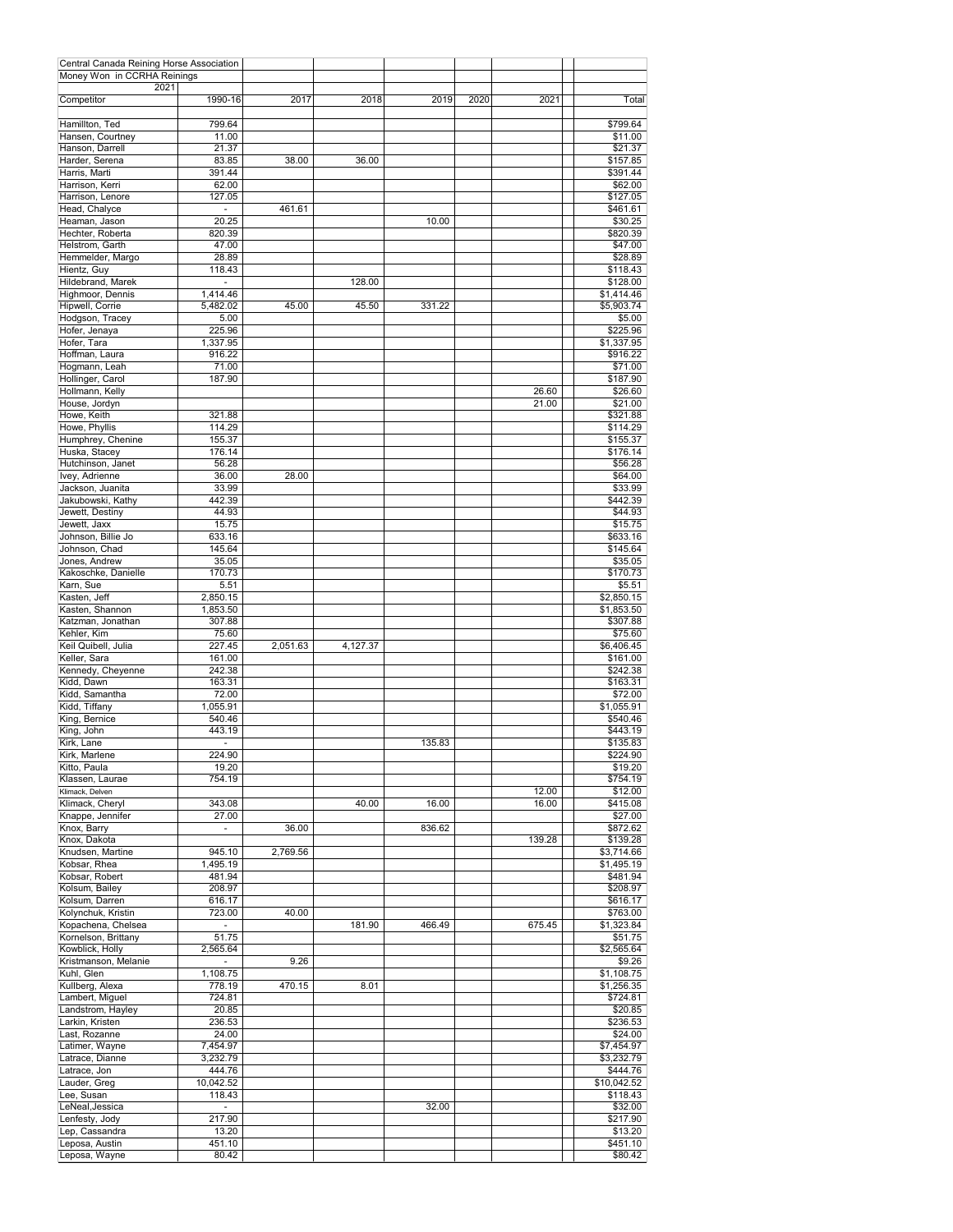| Central Canada Reining Horse Association |                                      |          |                 |                 |      |        |                        |
|------------------------------------------|--------------------------------------|----------|-----------------|-----------------|------|--------|------------------------|
| Money Won in CCRHA Reinings<br>2021      |                                      |          |                 |                 |      |        |                        |
| Competitor                               | 1990-16                              | 2017     | 2018            | 2019            | 2020 | 2021   | Total                  |
| Lereoux, Vicki                           | 20.00                                |          |                 |                 |      |        | \$20.00                |
| Letwin, John                             | 16.50                                |          |                 |                 |      |        | \$16.50                |
| Liddiard, Kerry                          | 38.82                                |          |                 |                 |      |        | \$38.82                |
| Liddiard, Meghan<br>Lindgren, Toni       | 89.17<br>47.00                       |          |                 |                 |      |        | \$89.17<br>\$47.00     |
| Love, Steven                             | 431.70                               |          |                 |                 |      |        | \$431.70               |
| Love, Allison                            | 3,127.80                             |          |                 |                 |      |        | \$3,127.80             |
| Love, Mackie                             | 407.71                               |          |                 |                 |      |        | \$407.71               |
| Lovejoy, Peggy                           | 29.64                                |          |                 |                 |      |        | \$29.64                |
| Low, Karly                               | 688.73                               |          |                 |                 |      |        | \$688.73               |
| Lowry, Kim<br>Lucyshyn, Ashley           | 22.00<br>7.60                        |          |                 |                 |      |        | \$22.00<br>\$7.60      |
| Lucyshyn, Sandy                          | 478.52                               |          |                 |                 |      |        | \$478.52               |
| MacKenzie, Karen                         | 22.20                                |          |                 |                 |      |        | \$22.20                |
| MacLennan, Matthew                       | 28.00                                |          |                 |                 |      |        | \$28.00                |
| Madick, Saskia<br>Madraga, Sara          | 35.80<br>65.21                       |          |                 |                 |      |        | \$35.80<br>\$65.21     |
| Maharaj, Kim                             | 5,801.21                             |          |                 |                 |      |        | \$5,801.21             |
| Maharaj, Micaila                         | 7,576.15                             | 2,144.90 | 461.13          |                 |      |        | \$10,182.18            |
| Malmberg, Lorna                          | 682.30                               | 726.71   |                 |                 |      |        | \$1,409.01             |
| Malmberg, Shayla                         | 2.433.23                             | 1,348.00 |                 |                 |      |        | \$3,781.23             |
| Marshall, Kelly                          | 131.56                               |          |                 |                 |      |        | \$131.56<br>\$437.78   |
| Marshall, Trina<br>Martin, Faith         | 437.78<br>29.90                      |          |                 |                 |      |        | \$29.90                |
| Mayerle, Rebecca                         | ä,                                   |          | 40.10           |                 |      |        | \$40.10                |
| McBurney, Sean                           | 340.30                               |          |                 |                 |      |        | \$340.30               |
| McCutcheon, Sandra                       | 191.40                               |          |                 |                 |      |        | \$191.40               |
| McFadyen, Wanda                          |                                      |          |                 |                 |      | 24.00  | \$24.00                |
| McEwen, Bill                             | $\overline{\phantom{a}}$             |          |                 | 30.00           |      |        | \$30.00                |
| McKay, Charlene<br>McKeand, Karlie       | 108.50<br>85.54                      |          | 105.00          |                 |      |        | \$108.50<br>\$190.54   |
| McLeod, Neil                             | 4,632.28                             |          |                 |                 |      |        | \$4,632.28             |
| McLeod, Shelley                          | 56.00                                |          |                 |                 |      |        | \$56.00                |
| McMullan, Donna                          | 1,989.58                             |          |                 |                 |      |        | \$1,989.58             |
| McNaught, Denis                          | 486.87                               |          |                 |                 |      |        | \$486.87               |
| McNaught, Sheree                         | 78.10                                |          |                 |                 |      |        | \$78.10                |
| McNutt, Lacey                            | 129.85<br>ä,                         |          |                 |                 |      |        | \$129.85               |
| Meggison, Alex<br>Meggison, Tori         | 3,135.45                             |          |                 | 16.00<br>131.85 |      |        | \$16.00<br>\$3,267.30  |
| Meinert, Elizabeth                       | 20.33                                |          |                 |                 |      |        | \$20.33                |
| Meredith, Susan                          | 233.32                               |          |                 |                 |      |        | \$233.32               |
| Mertin, Rob                              | 3,179.03                             |          |                 |                 |      |        | \$3,179.03             |
| Mertin, Susan                            | 1,955.34                             |          |                 |                 |      |        | \$1,955.34             |
| Michell, Shelby                          | 52.35                                |          |                 |                 |      |        | \$52.35                |
| Michelson, Delaney<br>Michelson, Greg    | $\overline{\phantom{a}}$<br>L.       |          | 82.08<br>189.42 |                 |      |        | \$82.08<br>\$189.42    |
| Michie, Chris                            | ÷,                                   | 72.00    |                 |                 |      |        | \$72.00                |
| Michie, Katie                            | 98.00                                |          |                 |                 |      |        | \$98.00                |
| Michie, Lynn                             | 1,861.82                             | 502.09   |                 |                 |      |        | \$2,363.91             |
| Michie, Mark                             | 2,483.25                             |          |                 |                 |      |        | \$2,483.25             |
| Miller, Rhonda                           | 304.77                               |          |                 |                 |      |        | \$304.77               |
| Milne, Judy<br>Minor, Tanis              | 439.14<br>278.61                     |          |                 |                 |      |        | \$439.14<br>\$278.61   |
| Moberg, Leah                             | ä,                                   |          | 30.00           |                 |      |        | \$30.00                |
| Moebis, Jaina                            |                                      |          |                 |                 |      | 82.30  | \$82.30                |
| Moebis, Kyla                             |                                      |          |                 |                 |      | 109.70 | \$109.70               |
| Moen Briggs, Arisha                      | 667.17                               |          |                 | 504.67          |      | 637.37 | \$1,809.21             |
| Moldenhauer, Kristie                     | 76.20<br>$\mathcal{L}_{\mathcal{A}}$ |          |                 |                 |      |        | \$76.20                |
| Moody, Megan<br>Mooney, Leslee           | 1,921.18                             |          | 24.67           |                 |      |        | \$24.67<br>\$1,921.18  |
| Muckatt, Bob                             | 21.50                                |          |                 |                 |      |        | \$21.50                |
| Muri, Joni                               | 55.67                                |          |                 |                 |      | 37.98  | \$93.65                |
| Murray, Denise                           | 445.84                               |          |                 |                 |      |        | \$445.84               |
| Myers, Meaghan                           | 337.81                               |          |                 |                 |      |        | \$337.81               |
| Naggy, Danielle                          | 1,657.87                             |          |                 |                 |      |        | \$1,657.87             |
| Nagy, Kaitlyn<br>Naumann, Annika         | 1,059.92<br>304.41                   |          |                 |                 |      |        | \$1,059.92<br>\$304.41 |
| Needham. Raylene                         | 71.16                                |          |                 |                 |      |        | \$71.16                |
| Nelson, Alyssa                           | $\blacksquare$                       |          |                 | 262.73          |      |        | \$262.73               |
| Neudorf, Jodie                           | $\overline{\phantom{a}}$             | 165.46   |                 |                 |      |        | \$165.46               |
| Neufeld, Jeff                            | 22.20                                |          |                 |                 |      |        | \$22.20                |
| Noble, Vanessa                           | 808.42                               |          |                 |                 |      |        | \$808.42               |
| Nystromn, Amanda<br>O'Leary, Pam         | 2,533.15<br>310.98                   |          |                 |                 |      |        | \$2,533.15<br>\$310.98 |
| Olenyk-Wong, Julie                       | 215.03                               |          |                 |                 |      |        | \$215.03               |
| Olson, Robert                            | 294.00                               |          |                 |                 |      |        | \$294.00               |
| Oseen, Shauna                            | 999.35                               |          |                 |                 |      |        | \$999.35               |
| Oswald, Kristie                          | 314.72                               |          |                 |                 |      |        | \$314.72               |
| Page, Rae                                |                                      |          |                 |                 |      | 400.50 | \$400.50               |
| Palmer, Bill<br>Palmer, Denise           | 127.04<br>160.00                     |          |                 |                 |      |        | \$127.04<br>\$160.00   |
| Panjwani, Anita                          | 3.97                                 |          |                 |                 |      |        | \$3.97                 |
| Parisien, Gerald                         | 2,533.95                             |          |                 |                 |      |        | \$2,533.95             |
| Paterson, Sheena                         | 3.30                                 |          |                 |                 |      |        | \$3.30                 |
| Paulson, Valerie                         | 1,315.97                             |          |                 |                 |      |        | \$1,315.97             |
| Pavey, Megan                             | 105.73                               |          |                 |                 |      |        | \$105.73               |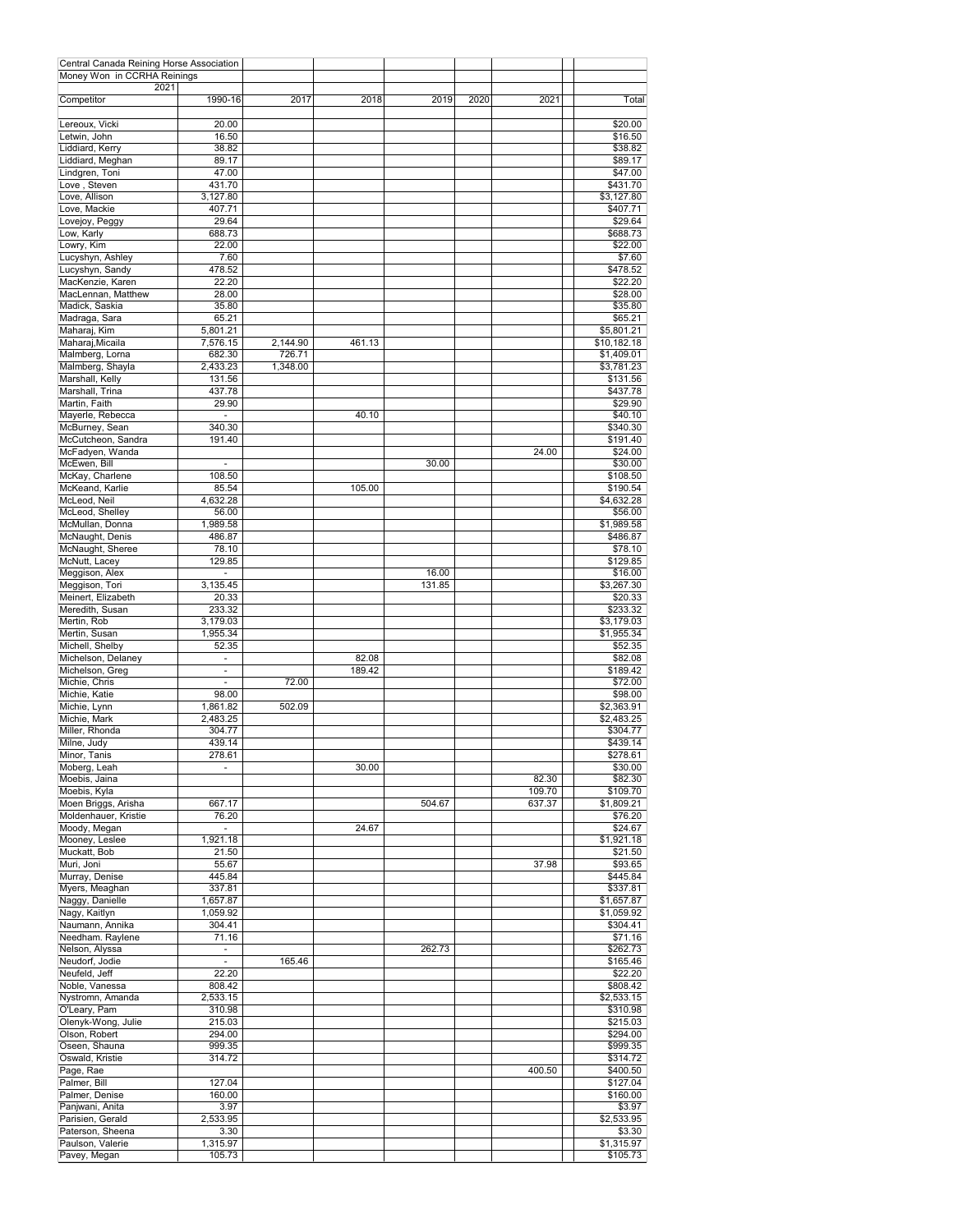| Central Canada Reining Horse Association  |                      |          |          |          |      |          |                          |
|-------------------------------------------|----------------------|----------|----------|----------|------|----------|--------------------------|
| Money Won in CCRHA Reinings               |                      |          |          |          |      |          |                          |
| 2021                                      |                      |          |          |          |      |          |                          |
| Competitor                                | 1990-16              | 2017     | 2018     | 2019     | 2020 | 2021     | Total                    |
|                                           |                      |          |          |          |      |          |                          |
| Payne, Haylie                             | 27.30                |          |          |          |      |          | \$27.30                  |
| Pearson, Morley                           | 79.75                |          |          |          |      |          | \$79.75                  |
| Peloquin, Corinne<br>Penington, Erin      | 16,827.93            | 17.10    | 674.55   | 676.25   |      |          | \$18,195.83<br>\$739.12  |
|                                           | 739.12               |          |          |          |      |          |                          |
| Penman, Bert<br>Penman. Kyla              | $\blacksquare$       | 8.00     |          |          |      |          | \$8.00                   |
| Penner, Allison                           | 55.00<br>24.30       | 14.00    |          |          |      |          | \$69.00<br>\$24.30       |
|                                           |                      |          |          |          |      |          |                          |
| Penner, Melissa<br>Peters, Weldon         | 157.80               |          |          |          |      |          | \$157.80                 |
|                                           | 125.45               |          |          |          |      |          | \$125.45                 |
| Peterson, Sven                            | 123.00               |          |          |          |      |          | \$123.00                 |
| Phaff, Sheri                              | 188.79               |          |          |          |      |          | \$188.79                 |
| Poirier, Marc                             | 5,656.84             |          | 1,140.70 | 286.35   |      |          | \$7,083.89               |
| Pole, Dallas                              | 44.50                |          |          |          |      |          | \$44.50                  |
| Pollock, Katelin                          | 962.70               |          |          |          |      |          | \$962.70                 |
| Porter, Sara                              | 1,664.17             |          |          |          |      |          | \$1,664.17               |
| Pratch, Nancy                             | 720.33               |          |          |          |      |          | \$720.33                 |
| Preteau, Jerome                           | 69.25                |          |          |          |      |          | \$69.25                  |
| Priest, Doug                              | 16.00                |          |          |          |      |          | \$16.00                  |
| Radcliffe, Shayna                         | 71.78                |          |          |          |      |          | \$71.78                  |
| Radu, Serban                              | 1,635.52             | 429.23   |          |          |      |          | \$2,064.75               |
| Rasmussen, Trish                          | 1,655.87             |          |          |          |      |          | \$1,655.87               |
| Redden, Louann                            | 621.33               |          |          |          |      |          | \$621.33                 |
| Reese Friesen, Linda                      | 16.80                |          |          |          |      |          | \$16.80                  |
| Reiber, Christv                           | 1,238.34             |          |          |          |      | 517.45   | \$1,755.79               |
| Reid, Rowena                              | 694.62               |          |          |          |      |          | \$694.62                 |
| Reimer, Tara                              | 1,116.88             |          |          |          |      |          | $\overline{$}1,116.88$   |
| Reitneier, Amber Dawn                     | 1,016.46             |          |          |          |      |          | \$1,016.46               |
| Rensby, Kristi                            | 214.08               |          |          |          |      |          | \$214.08                 |
| Reutter, Isabell                          | 34.25                |          |          |          |      |          | \$34.25                  |
| Reutter, Saskia                           | 37.20                |          |          |          |      |          | \$37.20                  |
| Richards, Kim                             | 2,024.10             |          |          |          |      |          | \$2,024.10               |
| Rieder, Rodney                            | 212.97               |          |          |          |      |          | \$212.97                 |
| Robertson, Guy                            | 82,443.89            | 4,455.08 | 5,446.93 | 1,970.03 |      | 2,568.10 | \$96,884.03              |
| Robertson, Larysa                         | 5,456.28             |          |          |          |      |          | \$5,456.28               |
| Robinson, Kirsty                          | 94.44                |          |          |          |      |          | \$94.44                  |
| Robinson, Megan                           | 9,189.21             |          |          | 218.17   |      |          | \$9,407.38               |
| Robinson, Wendy                           | 17,980.73            | 342.99   | 1,142.78 |          |      |          | \$19,466.50              |
| Rodgers, Travis                           | 357.48               |          |          |          |      |          | \$357.48                 |
| Romanowich, Dawn                          | 7,402.74             |          |          |          |      |          | \$7,402.74               |
| Rose, Kimberly                            | 205.97               | 280.92   |          |          |      |          | \$486.89                 |
| Ross, Karen                               | 1,097.23             |          |          |          |      |          | \$1,097.23               |
| Roy, Dianna                               | 96.75                |          |          |          |      |          | \$96.75                  |
| Roy, Sarah                                |                      |          |          | 74.00    |      |          | \$74.00                  |
| Rudko, Don                                | 17,493.97            |          |          |          |      |          | \$17,493.97              |
| Rudko, Kathleen                           | 597.35               |          |          |          |      |          | \$597.35                 |
| Ruttan, Bonnie                            | 116.85               |          |          |          |      |          | \$116.85                 |
| Ryan, Grant                               | 15.71                |          |          |          |      |          | \$15.71                  |
| Ryan, Kyle                                | 8,677.26             | 3,097.11 | 5,137.69 | 5,117.30 |      | 1,319.00 | \$23,348.36              |
| Sage, Sharra                              | 75.25                |          |          |          |      |          | \$75.25                  |
| Saltel, Kelly                             | 2,923.63             |          |          |          |      |          | \$2,923.63               |
| Sandercock, Lynn                          | 138.00               |          |          |          |      |          | \$138.00                 |
| Sandercock, Mark                          | 229.15               |          |          |          |      |          | \$229.15                 |
| Sapergia, Cody                            | 3,019.06             |          |          |          |      |          | \$3,019.06               |
| Sapergia, Sage                            | 111.14               |          |          |          |      |          | \$111.14                 |
|                                           | 1,574.51             |          |          |          |      |          |                          |
| Sapergia, Shawna<br>Sapergia, TerryLee    | 1,179.86             |          |          |          |      |          | \$1,574.51<br>\$1,179.86 |
|                                           |                      |          | 46.50    | 105.64   |      |          |                          |
| Sawatsky, Laureen<br>Sawchuck Fraser, Ben | $\sim$               |          |          |          |      |          | \$152.14                 |
| Sawchuk Fraser, Gaylene                   | 1,521.72             |          |          |          |      |          | \$1,521.72               |
| Schalla, Betty                            | 2,005.89<br>1,058.51 |          |          |          |      |          | \$2,005.89<br>\$1,058.51 |
| Schiegel, Michael                         | 135.25               |          |          |          |      |          | \$135.25                 |
| Schmidt, Dallas                           |                      |          |          |          |      |          |                          |
|                                           | 3,650.20             |          |          |          |      |          | \$3,650.20<br>\$4,847.22 |
| Schultz, Lacy                             | 4,361.17             |          |          | 486.05   |      |          |                          |
| Schwerdt, Dallas                          | 577.78               |          |          |          |      |          | \$577.78                 |
| Schwerdt, Garry                           | 789.55               |          |          |          |      |          | \$789.55                 |
| Self, Amanda                              | 208.25               |          |          |          |      |          | \$208.25                 |
| Semchuk, Lynn                             | 429.90               |          | 172.23   |          |      |          | \$602.13                 |
| Senum, Keisha                             | 272.03               |          |          |          |      |          | \$272.03                 |
| Serhan, Raelyn                            | 131.54               |          |          |          |      |          | \$131.54                 |
| Serhan, Teri                              | 58.00                |          |          |          |      |          | \$58.00                  |
| Shaw, Glenn                               | 4,511.40             |          |          |          |      |          | \$4,511.40               |
| Shaw, Kyle                                | 18,759.71            |          |          |          |      |          | \$18,759.71              |
| Shaynaman, Mysty                          | 231.00               |          |          |          |      |          | \$231.00                 |
| Shore Tiana                               | $\sim$               | 334.91   |          |          |      |          | \$334.91                 |
| Siba, MacKenzie                           | 433.43               |          |          |          |      |          | \$433.43                 |
| Silljer, Kristal                          | 33.32                |          | 3.90     |          |      |          | \$37.22                  |
| Simle, Jennifer                           | 12.00                |          |          |          |      |          | \$12.00                  |
| Simpson, Christine                        | 422.16               |          |          |          |      |          | \$422.16                 |
| Smith, Peter                              | 66.80                |          |          |          |      |          | \$66.80                  |
| Sorenson, Tammy                           | 656.32               |          |          |          |      |          | \$656.32                 |
| Soura, Kim                                | 77.35                |          |          |          |      |          | \$77.35                  |
| Spellman, Ainsley                         | 111.08               |          |          |          |      |          | \$111.08                 |
| Spence, Carlissa                          | 291.75               | 72.94    | 58.19    |          |      |          | \$422.88                 |
| Spiss, Jennifer                           | 110.50               |          |          |          |      |          | \$110.50                 |
| St Hilaire, Diandra                       | 3,824.97             |          |          |          |      |          | \$3,824.97               |
| Steed, Hannah                             | 292.99               |          |          |          |      |          | \$292.99                 |